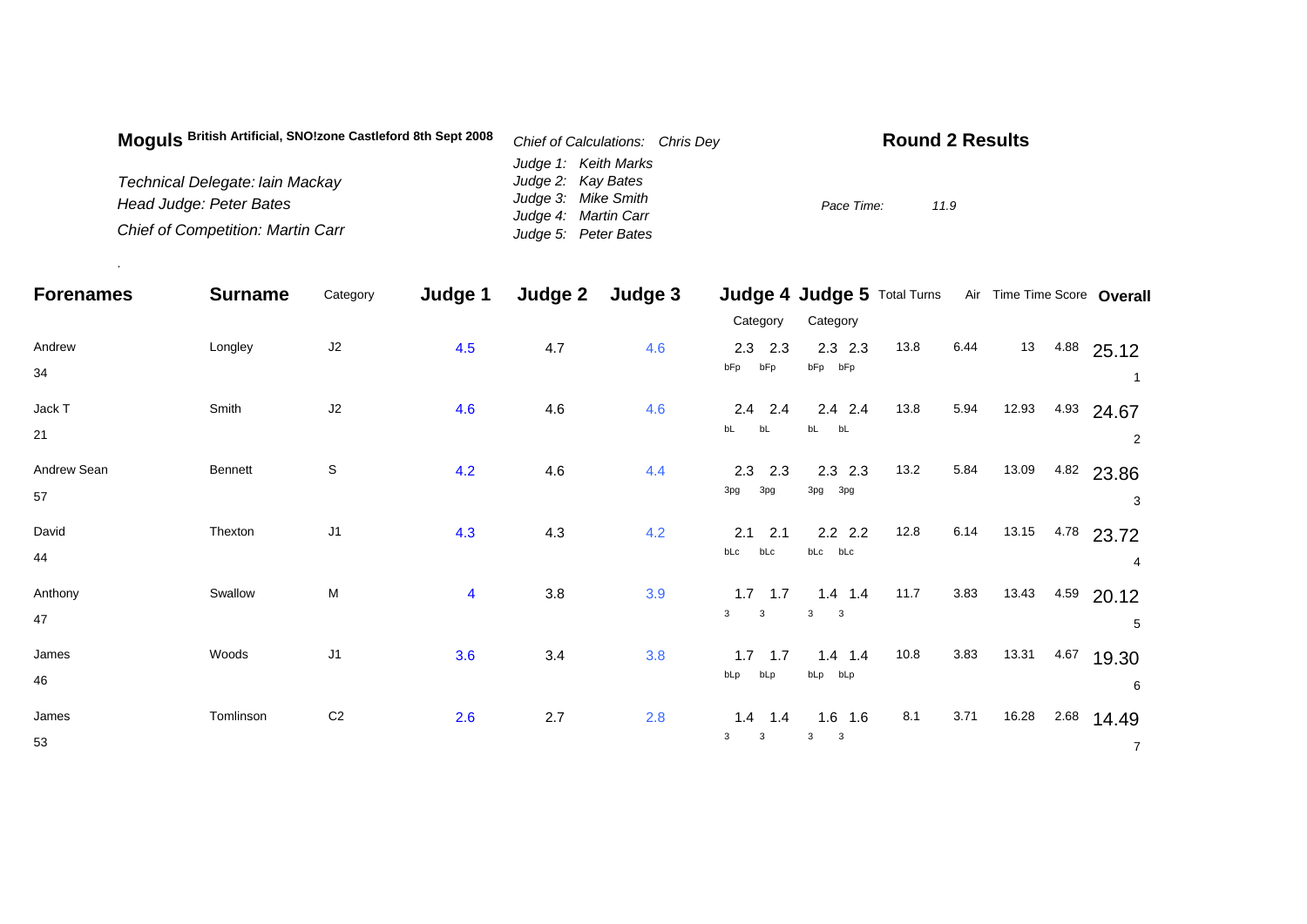| <b>Forenames</b> | <b>Surname</b> | Category       | Judge 1 | Judge 2 | Judge 3 |                              | Judge 4 Judge 5 Total Turns              |         |      | Air Time Time Score Overall |      |              |
|------------------|----------------|----------------|---------|---------|---------|------------------------------|------------------------------------------|---------|------|-----------------------------|------|--------------|
|                  |                |                |         |         |         | Category                     | Category                                 |         |      |                             |      |              |
| Jannick          | Fjeldsoe       | C <sub>1</sub> | 2.8     | 2.9     | 2.7     | 1.6<br>1.6                   | $1.3$ 1.3                                | 8.39    | 3.59 | 17.25                       | 2.02 | 14.00        |
| 29               |                |                |         |         |         | 3<br>$\mathbf{3}$            | $\mathbf{3}$<br>$\overline{\phantom{a}}$ |         |      |                             |      | 8            |
| Katie            | Summerhayes    | C <sub>1</sub> | 2.8     | 2.8     | 2.8     | 1.5<br>1.5                   | $1.4$ 1.4                                | 8.39    | 3.59 | 18.46                       | 1.21 | 13.19        |
| 48               |                |                |         |         |         | $\overline{\mathbf{3}}$<br>3 | $3 \qquad 3$                             |         |      |                             |      | 9            |
| Sam              | Houston        | C <sub>1</sub> | 2.5     | 2.5     | 2.6     | 0.9<br>0.9                   | $1.4$ 1.4                                | $7.6\,$ | 1.62 | 15.68                       | 3.08 | 12.30        |
| 40               |                |                |         |         |         | S<br>S                       | S<br>- S                                 |         |      |                             |      | 10           |
| Joshua           | Law            | C <sub>2</sub> | 2.4     | 2.6     | 2.6     | 1.1<br>1.1                   | $0.8\ 0.8$                               | $7.6\,$ | 1.26 | 16.71                       | 2.39 | 11.25        |
| 35               |                |                |         |         |         | T<br>$\mathsf{T}$            | $\mathsf{T}$                             |         |      |                             |      | 11           |
| Rebecca L        | Hammond        | S              | 2.3     | 2.4     | 2.5     | 1.3<br>1.3                   |                                          | 7.19    | 1.63 | 17.06                       |      | $2.15$ 10.97 |
| 55               |                |                |         |         |         | S<br>S                       | S<br>-S                                  |         |      |                             |      | 12           |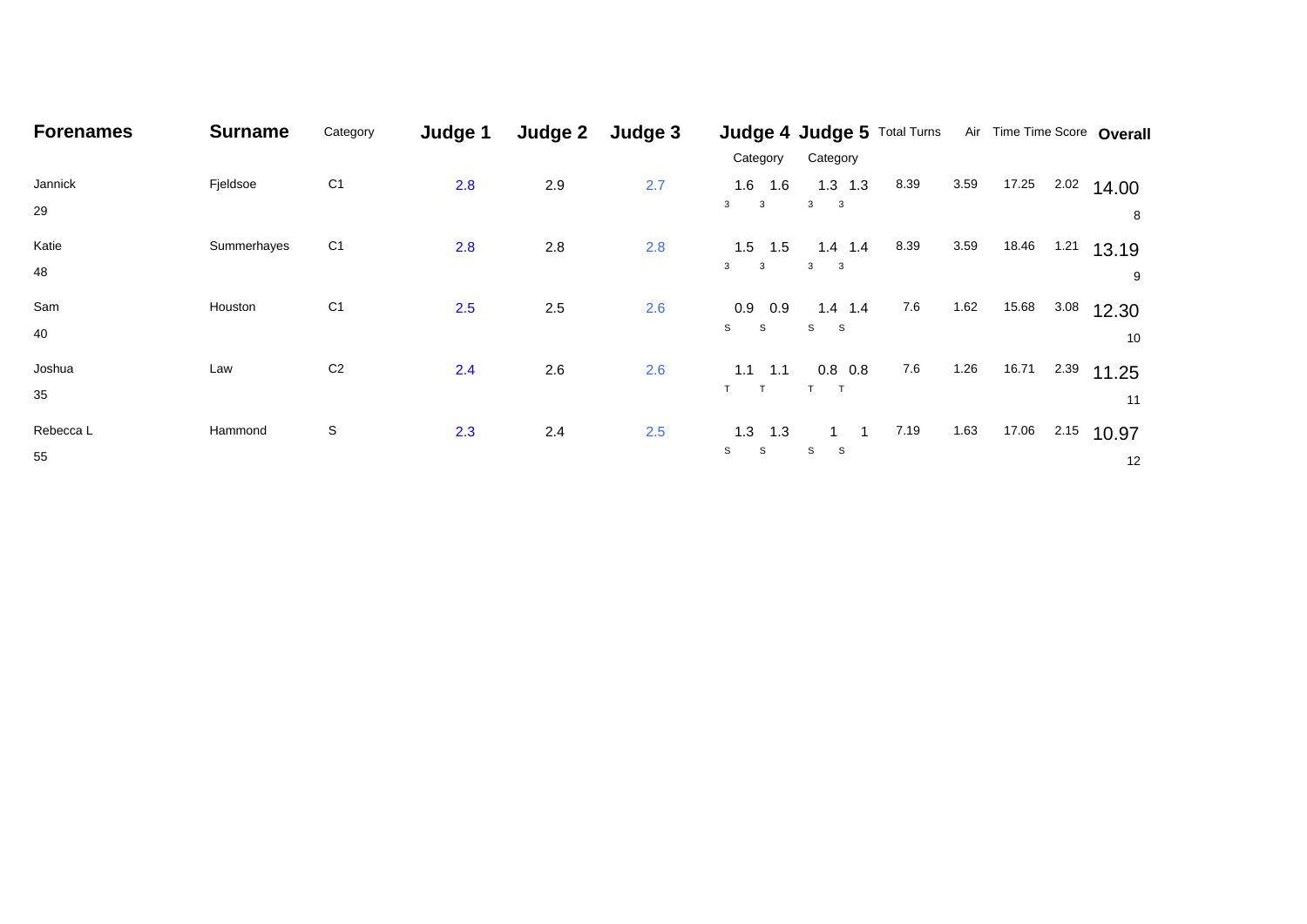| Moguls British Artificial, SNO!zone Castleford 8th Sept 2008 | Chief of Calculations: Chris Dey             | <b>Round 1 Results</b> |  |  |  |  |
|--------------------------------------------------------------|----------------------------------------------|------------------------|--|--|--|--|
| Technical Delegate: Iain Mackay                              | Judge 1: Keith Marks<br>Judge 2: Kay Bates   |                        |  |  |  |  |
| Head Judge: Peter Bates                                      | Judge 3: Mike Smith                          |                        |  |  |  |  |
| <b>Chief of Competition: Martin Carr</b>                     | Judge 4: Martin Carr<br>Judge 5: Peter Bates | Pace Time:<br>11.9     |  |  |  |  |

.

| <b>Names</b> |                | Category       |     | Turns J1-3 |              |                   | Air J4-5                     | Total Turns and Air |         | Time in Sec and Scor | <b>Overall</b> |       |                 |  |  |
|--------------|----------------|----------------|-----|------------|--------------|-------------------|------------------------------|---------------------|---------|----------------------|----------------|-------|-----------------|--|--|
|              |                |                |     |            |              |                   | Jump Categor                 |                     |         |                      |                |       |                 |  |  |
| Jack T       | Smith          | J2             | 4   | 4.4        | 4.1          | $2.5$ 2.5         | $2.5$ 2.5                    | 12.5                | 6.2     | 12.53                | $5.2\,$        | 23.9  | $\overline{1}$  |  |  |
| 21           |                |                |     |            |              | bL<br>bL          | bL bL                        |                     |         |                      |                |       |                 |  |  |
| Andrew       | Longley        | J2             | 4.1 | 4.4        | 4.5          | 2.1<br>2.1        | $1.8$ 1.8                    | 13                  | 5.85    | 13.68                | 4.42           | 23.27 | $\overline{c}$  |  |  |
| 34           |                |                |     |            |              | 7op<br>7op        | 7op 7op                      |                     |         |                      |                |       |                 |  |  |
| Andrew Sean  | <b>Bennett</b> | $\mathsf S$    | 4.2 | 4.1        | 4.6          | 2.1<br>2.1        | $2.1$ 2.1                    | 12.9                | $5.2\,$ | 12.9                 | 4.95           | 23.05 | 3               |  |  |
| 57           |                |                |     |            |              | 3<br>3            | 3<br>$\overline{\mathbf{3}}$ |                     |         |                      |                |       |                 |  |  |
| David        | Thexton        | J1             | 4.4 | 4.2        | 4.1          | 2.1<br>2.1        | $2.2$ 2.2                    | 12.7                | 5.32    | 12.96                | 4.91           | 22.93 | 4               |  |  |
| 44           |                |                |     |            |              | bLp<br>bLp        | bLp bLp                      |                     |         |                      |                |       |                 |  |  |
| James        | Woods          | J1             | 3.7 | 3.5        | 3.8          | 1.8<br>1.8        | 1.9 1.9                      | 11                  | 4.58    | 13.28                | 4.69           | 20.27 | $5\phantom{.0}$ |  |  |
| 46           |                |                |     |            |              | bL<br>bL          | bL bL                        |                     |         |                      |                |       |                 |  |  |
| Anthony      | Swallow        | M              | 3.1 | 2.5        | 2.9          | $\overline{1}$    | $1.1$ $1.1$                  | 8.5                 | 2.6     | 14.46                | 3.9            | 15    | $6\overline{6}$ |  |  |
| 47           |                |                |     |            |              | 3<br>3            | 3<br>$\overline{\mathbf{3}}$ |                     |         |                      |                |       |                 |  |  |
| Katie        | Summerhayes    | C <sub>1</sub> | 2.6 | 3          | 3.3          | $1.7$ 1.7         | $1.6$ 1.6                    | 8.89                | 4.08    | 17.96                | 1.55           | 14.52 | $\overline{7}$  |  |  |
| 48           |                |                |     |            |              | 3<br>3            | 3<br>$\overline{\mathbf{3}}$ |                     |         |                      |                |       |                 |  |  |
| Sam          | Houston        | C <sub>1</sub> | 2.8 | 3.1        | 2.7          | $1.4$ 1.4         | $1.1$ 1.1                    | 8.6                 | 1.77    | 14.75                | 3.7            | 14.07 | 8               |  |  |
| 40           |                |                |     |            |              | S<br>$\mathbb S$  | S<br>$\mathbf{s}$            |                     |         |                      |                |       |                 |  |  |
| James        | Tomlinson      | C <sub>2</sub> | 2.5 | 2.7        | $\mathbf{3}$ | $1.3$ 1.3         | $1.3$ $1.3$                  | 8.19                | 3.22    | 16.62                | 2.45           | 13.86 | 9               |  |  |
| 53           |                |                |     |            |              | $\mathbf{3}$<br>3 | 3<br>$\mathbf{3}$            |                     |         |                      |                |       |                 |  |  |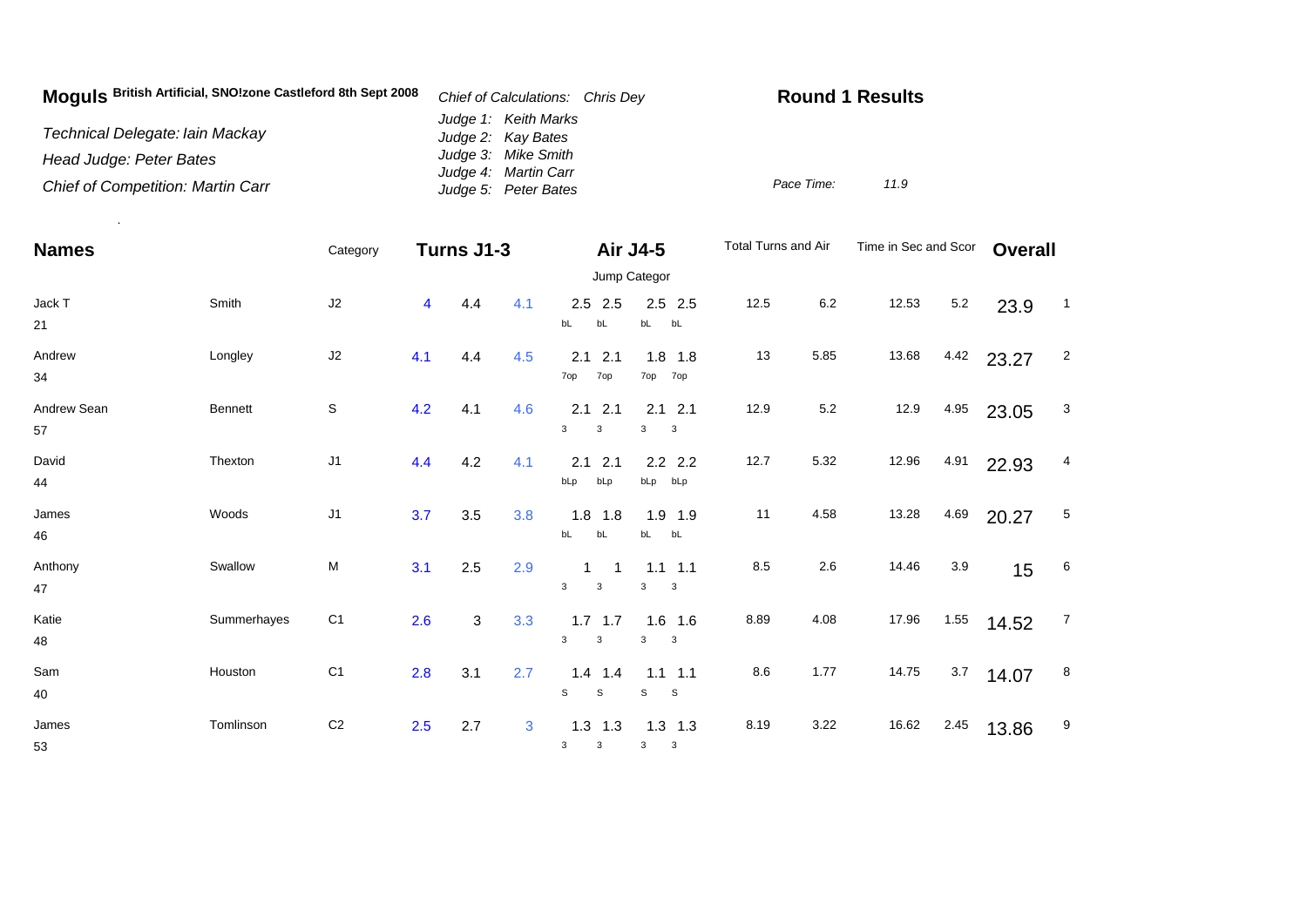| <b>Names</b>    |                  | Category       | Turns J1-3     |                |     |                                  | <b>Air J4-5</b>                                     | Total Turns and Air |         | Time in Sec and Scor |           | <b>Overall</b> |    |  |  |
|-----------------|------------------|----------------|----------------|----------------|-----|----------------------------------|-----------------------------------------------------|---------------------|---------|----------------------|-----------|----------------|----|--|--|
|                 |                  | Jump Categor   |                |                |     |                                  |                                                     |                     |         |                      |           |                |    |  |  |
| Jannick<br>29   | Fjeldsoe         | C <sub>1</sub> | $\mathbf{3}$   | 3              | 3   | $1.1 \quad 1.1$<br>3p<br>3p      | $1.2$ 1.2<br>3p<br>3p                               | 9                   | 2.84    | 18.9                 | 0.91      | 12.75          | 10 |  |  |
| Rebecca L<br>55 | Hammond          | $\mathsf S$    | 2.7            | 2.6            | 2.3 | $1.8$ 1.8<br>S<br>$\mathbb S$    | $1.5$ 1.5<br>S<br>S                                 | $7.6$               | 2.33    | 17.46                | 1.88      | 11.81          | 11 |  |  |
| Joshua<br>35    | Law              | C <sub>2</sub> | 2.3            | 2.6            | 2.5 | $1.1$ $1.1$<br>T<br>T.           | $0.7\quad 0.7$<br>T<br>T                            | 7.4                 | 1.19    | 15.96                | 2.89      | 11.48          | 12 |  |  |
| Matthew<br>45   | Garvey           | J1             | 2.5            | 2.1            | 2.6 | $0.9$ 0.9<br>s<br>$\mathsf S$    | $0.7\quad 0.7$<br>S<br>S                            | 7.19                | 1.12    | 15.84                | 2.97      | 11.28          | 13 |  |  |
| Paul<br>38      | Carr             | M              | 1.6            | 1.8            | 2.3 | $1.6$ 1.6<br>s<br>$\mathbb S$    | $1.9$ 1.9<br>S<br>$\mathbb S$                       | 5.7                 | 2.46    | 15.81                | 2.99      | 11.15          | 14 |  |  |
| Hannah J<br>43  | Handford-Styring | C <sub>1</sub> | 2.4            | 2.7            | 2.6 | $1.5$ 1.5<br>$\mathbb S$<br>s    | 1<br>$\overline{\phantom{0}}$ 1<br>$\mathbb S$<br>S | 7.69                | 1.77    | 18.87                | 0.93      | 10.39          | 15 |  |  |
| Beau<br>31      | Coleman          | J1             | $\overline{2}$ | 2.3            | 2.5 | $1.5$ 1.5<br>s<br>$\mathbb S$    | $1.1$ 1.1<br>S<br>$\mathsf S$                       | 6.8                 | 1.84    | 18.3                 | 1.32      | 9.96           | 16 |  |  |
| Jeff<br>$37\,$  | Fozzard          | M              | 2.4            | 2.5            | 2   | $0.4$ 0.4<br>S<br>$\mathbb S$    | $0.2 \quad 0.2$<br>$\mathsf S$<br>S                 | 6.9                 | 0.42    | 16.75                | 2.36      | 9.68           | 17 |  |  |
| Molly<br>27     | Summerhayes      | Mi             | 2.2            | 2.2            | 2.2 | $1.1$ $1.1$<br>3<br>$\mathbf{3}$ | $1.1$ $1.1$<br>3<br>$\mathbf{3}$                    | 6.6                 | 2.72    | 20.46                | 0         | 9.32           | 18 |  |  |
| James<br>51     | Honson           | C <sub>1</sub> | $1.2$          | 1.6            | 1.9 | $0.4$ 0.4<br>Z<br>$\mathsf Z$    | $0.3$ 0.3<br>Z<br>Z                                 | 4.69                | 0.48    | 14.6                 | $3.8\,$   | 8.97           | 19 |  |  |
| Chris<br>58     | Fung             | J <sub>1</sub> | 2 <sup>1</sup> | 1.5            | 1.5 | $0.6$ 0.6<br>T<br>T              | $0.2 \quad 0.2$<br>T<br>$\top$                      | 5                   | 0.53    | 18.21                | 1.38      | 6.91           | 20 |  |  |
| Peter<br>39     | Handford-Styring | M              | 2.1            | $\overline{c}$ | 2.1 | $0.4$ 0.4<br>St<br>St            | $0.2\ 0.2$<br>St St                                 | 6.19                | $0.3\,$ | 20.4                 | $\pmb{0}$ | 6.49           | 21 |  |  |